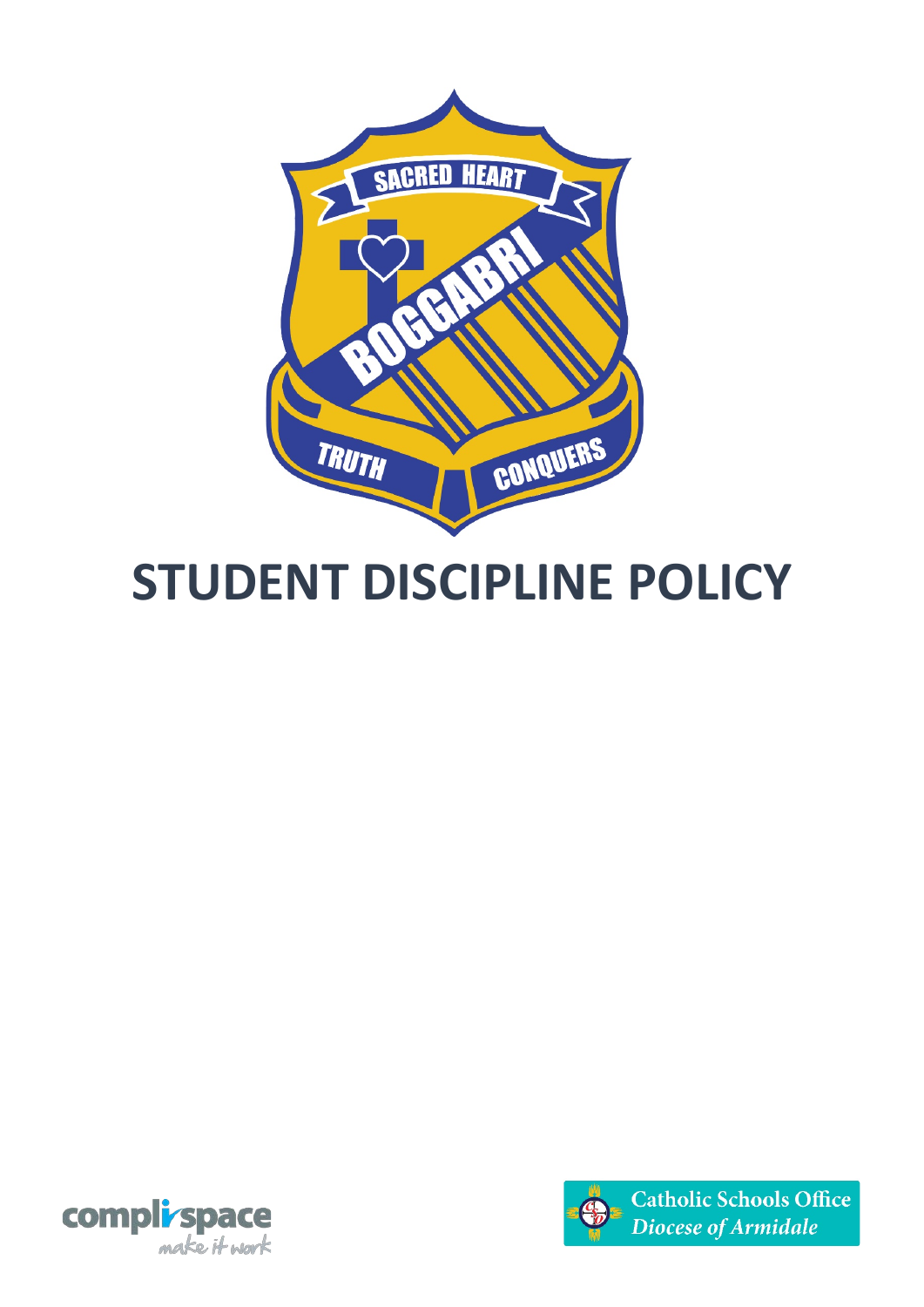Sacred Heart Primary School, Boggabri – July 2018

# STUDENT DISCIPLINE POLICY Scope of Policy and Source of Obligation

The NSW Registration Manual (5.7.1 and 5.7.2) requires that a registered non-government school must have policies relating to discipline of students attending the school that are based on principles of procedural fairness and do not permit corporal punishment of students.

Every student has the right to a learning environment free from bullying and intimidation and to feel safe and happy at school. They also have the right to be treated fairly and with dignity.

Discipline is necessary to ensure the safety and welfare of all our students, teachers and staff and to provide a conducive learning environment.

This Student Discipline Policy sets the framework through which Sacred Heart School manages student discipline.

# Strategies to Promote Good Discipline

Sacred Heart School seeks to develop a culture of positive discipline by setting clear expectations of students and encouraging positive behaviour. Strategies for developing this culture include:

- clearly setting behaviour expectations;
- establishing specific teaching and learning programs;
- communicating expectations with the wider school community;
- acknowledging positive behaviours in a range of ways from informal verbal acknowledgement through to structured merit awards; and
- maintaining records with respect to student behaviour.

# Prohibition of Corporal Punishment

It is our policy that:

- we prohibit corporal punishment; and
- we do not explicitly or implicitly sanction the administering of corporal punishment by nonschool persons, including parents, to enforce discipline at the school.

The use of any corporal punishment by a staff member is strictly prohibited. Any staff member who breaches this rule will be subject to disciplinary proceedings which may include dismissal.

#### Procedural Fairness

Students have a right to procedural fairness in dealings that involve their interests. This includes disciplinary decisions.

The principles of procedural fairness include the right to:

- know what the rules are, and what behaviour is expected of students;
- have decisions determined by a reasonable and unbiased person;
- know the allegations that have been made, and to respond to them;
- be heard before a decision is made; and
- to have a decision reviewed (but not so as to delay an immediate punishment).

Sacred Heart School is committed to ensuring procedural fairness when disciplining a student.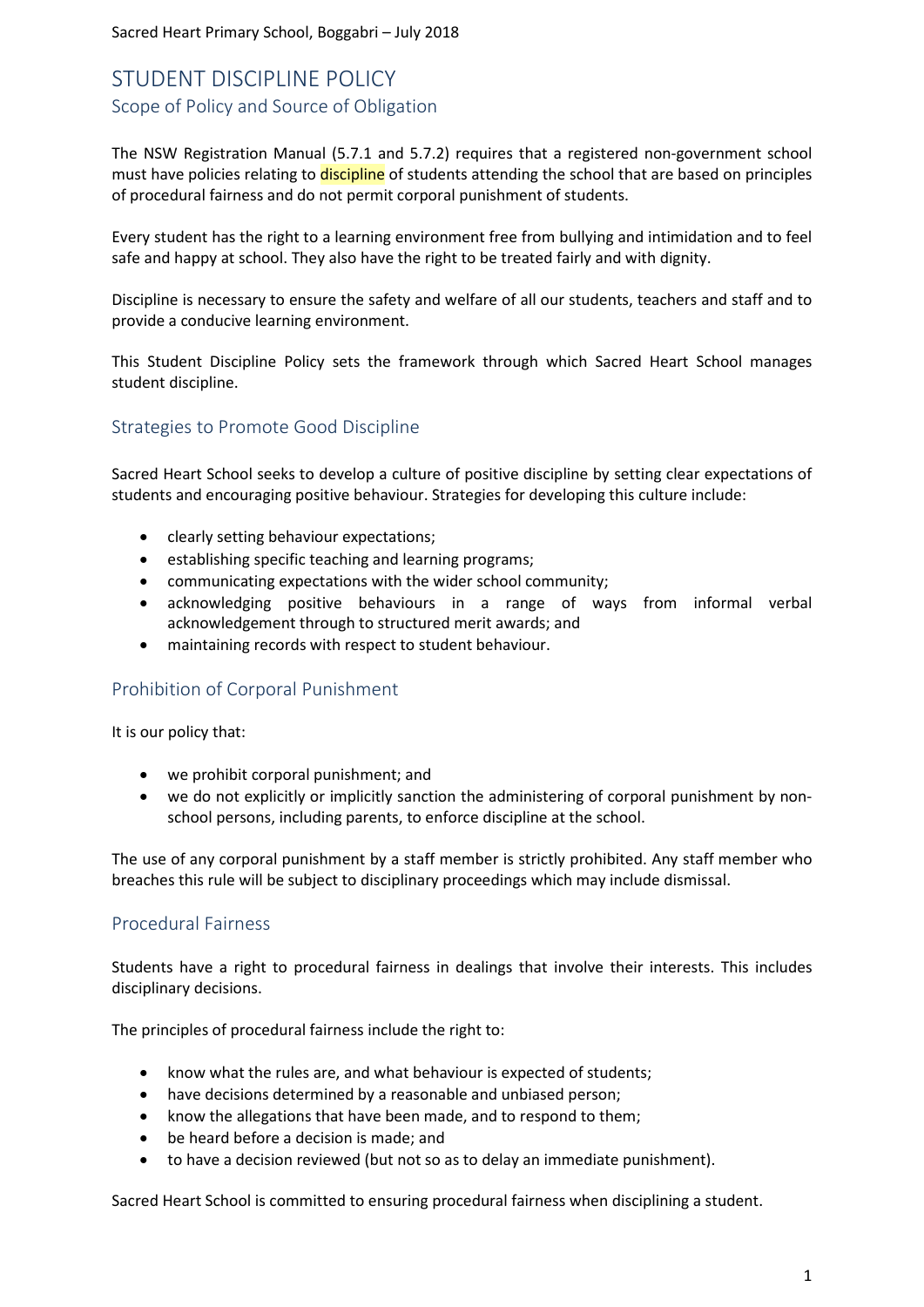Sacred Heart Primary School, Boggabri – July 2018 The rules and the expected standard of behaviour

Students are expected to abide by the rules of the school, and the directions of teachers and staff.

Examples of written rules that students are expected to follow are dealt with in:

Student Code of Conduct

School Rules

Bullying Prevention & Intervention

Drugs - Illicit (Student Use Of)

Uniform Policy

#### Consequences

There are a range of consequences that students will face if they breach school rules, or are disobedient. These include:

- warnings or reprimands (verbal and written);
- time outs;
- cancellation of privileges;
- withdrawal from school activities;
- lunch time detentions;
- suspension;
- expulsion; and
- exclusion.

A decision to suspend a student may only be made by the Principal.

A decision to expel a student may only be made by the Director of Schools in consultation with the Bishop.

# Procedures for Suspension, Expulsion and Exclusion

CSO Armidale has developed specific procedures that must be followed when considering the suspension or expulsion of a student. Refer to Suspension and Expulsion Procedures.

# Individual Behaviour Management Plan

Where the level of misbehaviour is in breach of the school's Code of Conduct, individual behaviour management plans may be made.

Plans will be negotiated between school staff, students and parents/guardians, and will consider the student's:

- age;
- developmental needs; and
- behavioural context.

Desired behaviour/goals of the student will be clearly described. The plan will outline changes required to the learning environment to support the student to modify their behaviour.